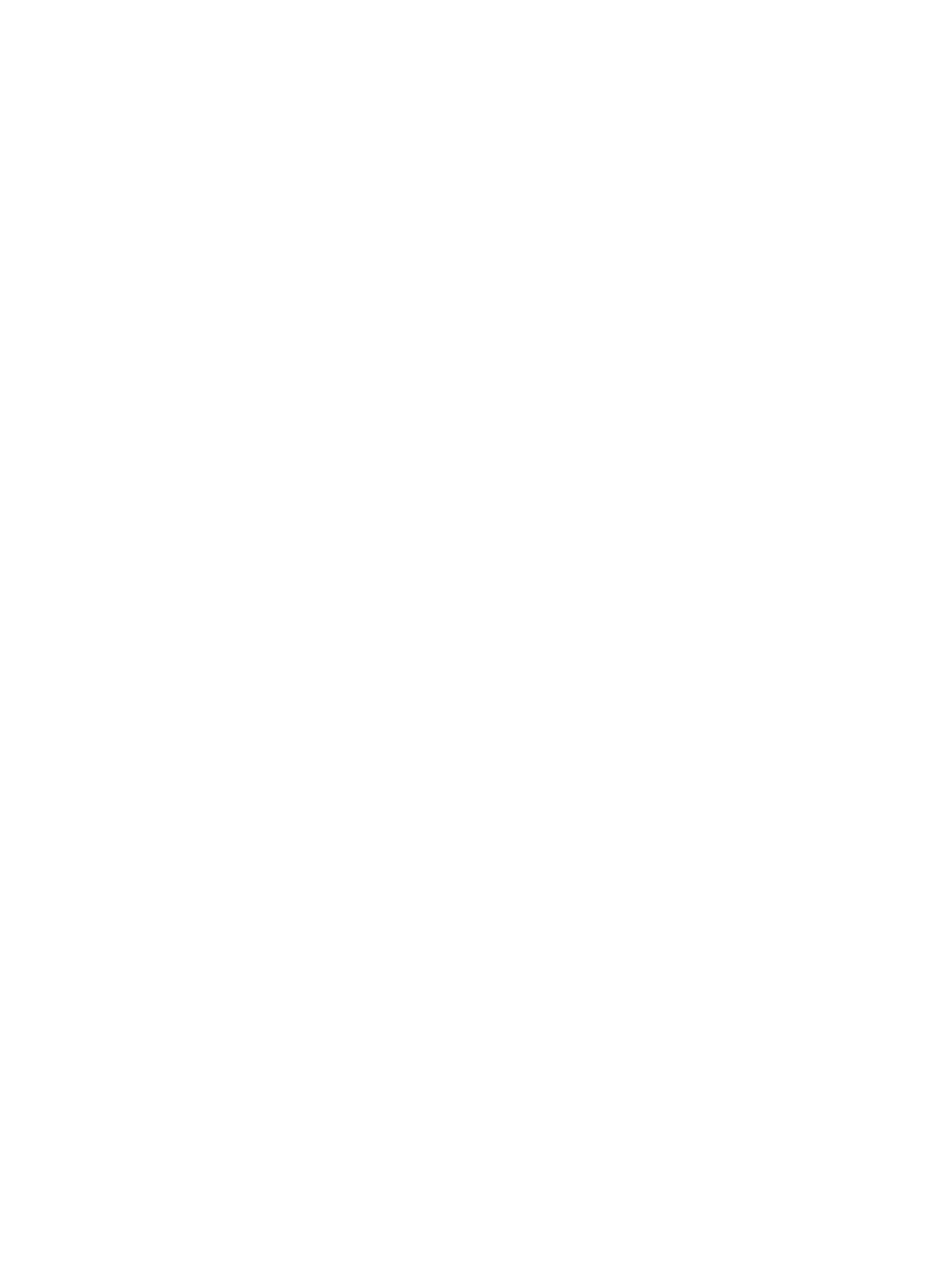**THE TANZANIAN ECONOMY IS SHOWING strong growth** as a result of continuing improvement in agricultural production and strengthening macroeconomic fundamentals. In 2001, real GDP growth continued the recent upward trend reaching 5.6 per cent from a yearly average of 4.5 per cent since 1995. The outlook on growth is stabilisation, with real GDP growth estimated at 5.7 per cent in 2002, and projected to moderate to 5.9 per cent in 2003. The improving growth performance since 1995 has been accompanied by fiscal orientation that has enabled increased budgetary allocation towards priority sectors for poverty alleviation, in accordance with Poverty Reduction Strategy Papers (PRSP) targets. Prudence in monetary management has brought monetary expansion under control and has contributed to a downward trend in inflation, which is expected to be maintained in 2002 and 2003. The external position of Tanzania was

precarious in 2001 as a result of poor export performance, which emanated from low commodity

prices. The difficult external situation is expected to continue in 2002 and 2003. At the same time, debt cancellation following from Tanzania's Heavily Indebted Poor Countries (HIPC) decision point agreement with the major creditors

**Fiscal management has enabled increased budgetary allocation for poverty alleviation in Tanzania**

is expected to contribute to easing external pressures on the country. Tanzania is making progress with the structural transformation of the country, with privatisation of state-owned enterprises a major plank in the government's platform for transforming the economy.

However, after nine years in the privatisation programme, Tanzania is unlikely to meet its completion target. Although the government has made a renewed

| Figure 1 - Real GDP Growth |  |  |                                                                                                    |  |  |  |  |  |
|----------------------------|--|--|----------------------------------------------------------------------------------------------------|--|--|--|--|--|
| 10 <sup>1</sup>            |  |  |                                                                                                    |  |  |  |  |  |
|                            |  |  |                                                                                                    |  |  |  |  |  |
|                            |  |  |                                                                                                    |  |  |  |  |  |
|                            |  |  |                                                                                                    |  |  |  |  |  |
|                            |  |  |                                                                                                    |  |  |  |  |  |
| $\Omega$                   |  |  | $1996$<br>$1997$<br>$1998$<br>$1999$<br>$2000$<br>$2001$<br>$2002$ (e)<br>$2003$ (p)<br>$2003$ (p) |  |  |  |  |  |
|                            |  |  |                                                                                                    |  |  |  |  |  |
|                            |  |  |                                                                                                    |  |  |  |  |  |
| $-8$                       |  |  |                                                                                                    |  |  |  |  |  |
| $-10$                      |  |  |                                                                                                    |  |  |  |  |  |



effort to push ahead with privatisation since starting its second phase of the programme (2000-2004), the pace is being slowed by several problems including resistance from the public and trade unions on management of enterprises proposed for privatisation. The privatisation process has also not been helped by the fact that the government has had to retake control

of some privatised companies that have failed in private hands. The political environment in Tanzania is quite stable with the government making renewed efforts to resolve problems that could create political instability in the country. The government is also tackling, though belatedly, governance-related problems to deepen the democratic orientation of the country.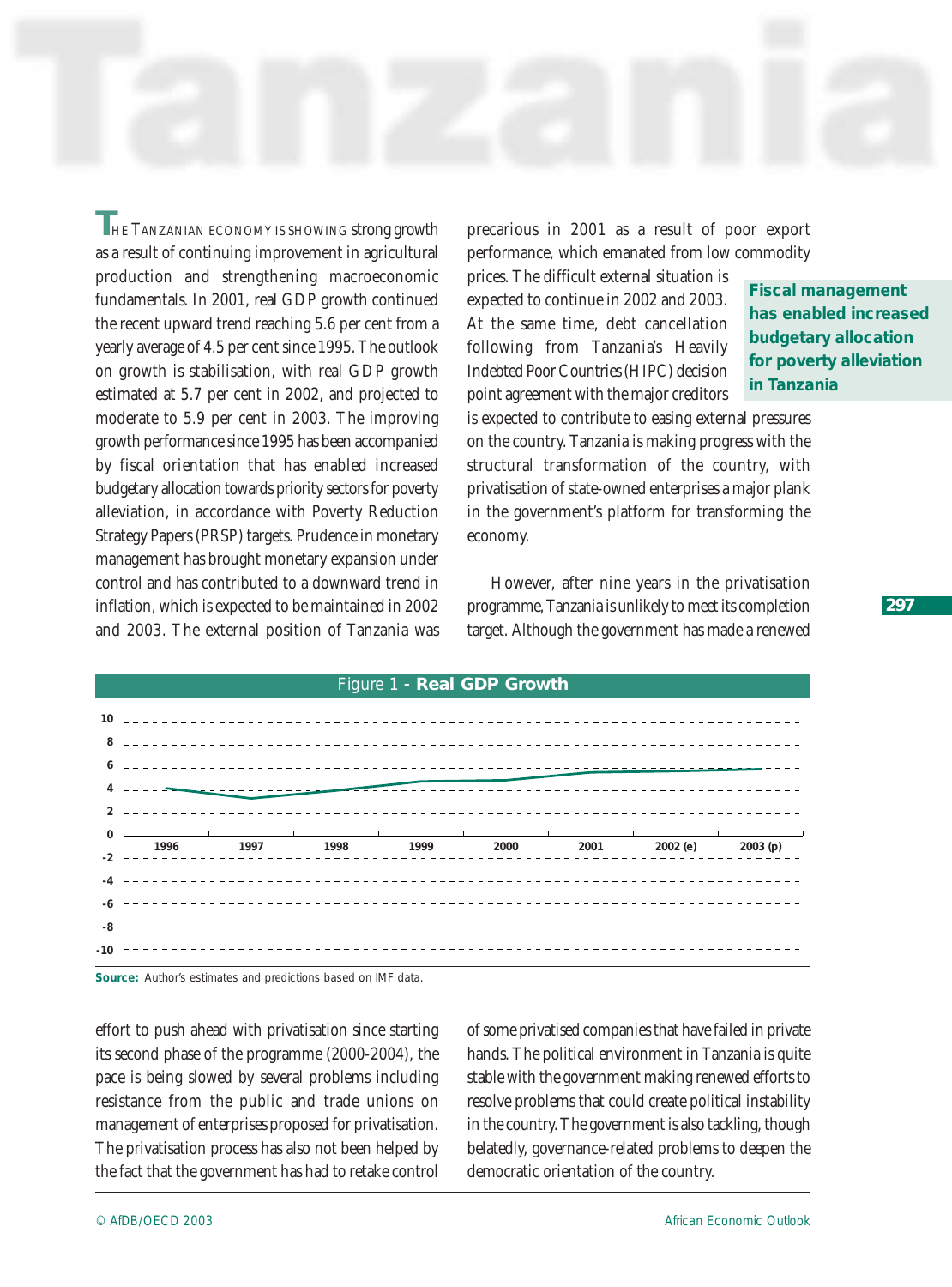



#### Figure 2 **- GDP Per Capita in Tanzania and in Africa** (current \$)

**Source:** Authors' estimates based on IMF data.

# **Recent Economic Developments**

The Tanzanian economy continued to show strong economic growth performance in 2001. Real GDP growth was estimated at 5.6 per cent in 2001, up from 4.9 per cent in 2000. Tanzania's growth performance in 2001 maintained the upward trend from the annual average growth rate of 4.2 per cent during 1995-1999. The increase in economic growth in 2001 was due mainly to improved agricultural performance buttressed by strengthening macroeconomic fundamentals.

Agriculture remained the dominant sector of the economy, contributing about 45 per cent of GDP in 2001. The sector grew by 5.5 per cent in 2001 compared with 3.4 per cent in 2000 mainly as a result of improved weather conditions. The improved agricultural output was reflected in all the major sub-sectors. The fisheries sub-sector expanded by 7 per cent in 2001 compared with 6.4 per cent in 2000 due largely to market expansion, following the lifting of the ban imposed on Tanzanian fish products by the EU at end-2000. In cash crop production the output of coffee, tea, lint cotton and cashew increased while tobacco output decreased on account of declining tobacco prices and poor crop husbandry. The poor crop husbandry was the result of lack of extension services in tobacco growing areas. In addition, prices of fertiliser and other farm inputs were high forcing farmers to reduce fertiliser application. Food

crop production grew by 5.9 per cent in 2001 compared with 2.9 per cent in 2000. Most food crops recorded significant increases on the 2000 levels. Maize output was 2.24 million tonnes in 2001 from 2.12 million in 2000; paddy rice doubled to 992 000 tonnes from 476 000; wheat output increased from 32 000 tonnes to 118 000 tonnes; whilst pulses achieved moderate increase from 584 000 tonnes to 674 000 tonnes. Nonetheless, Tanzania faced a difficult food situation in 2001 and early 2002. The FAO global information and early warning system reported that in the 2001/02 marketing season (June-May) Tanzania ran a cereal deficit of around 840 000 tonnes necessitating the importation of about 600 000 tonnes of cereal and about 150 000 tonnes of food aid. The factors behind the difficult food situation include: drought in some parts of the country; pests and increased demand for cereal from neighbouring countries. Also, poor infrastructure made it difficult for cereals to be transported from the usually surplus areas in the south and south-west to the areas of shortages, mainly in the north, central and eastern parts of the country.

The industrial sector accounted for about 11 per cent of GDP in 2001. Manufacturing, which is the main sub-sector, was responsible for 7 per cent of GDP. Manufacturing experienced a marginal increase in output, with a growth rate of 5 per cent in 2001 compared with 4.8 per cent in 2000. This increase was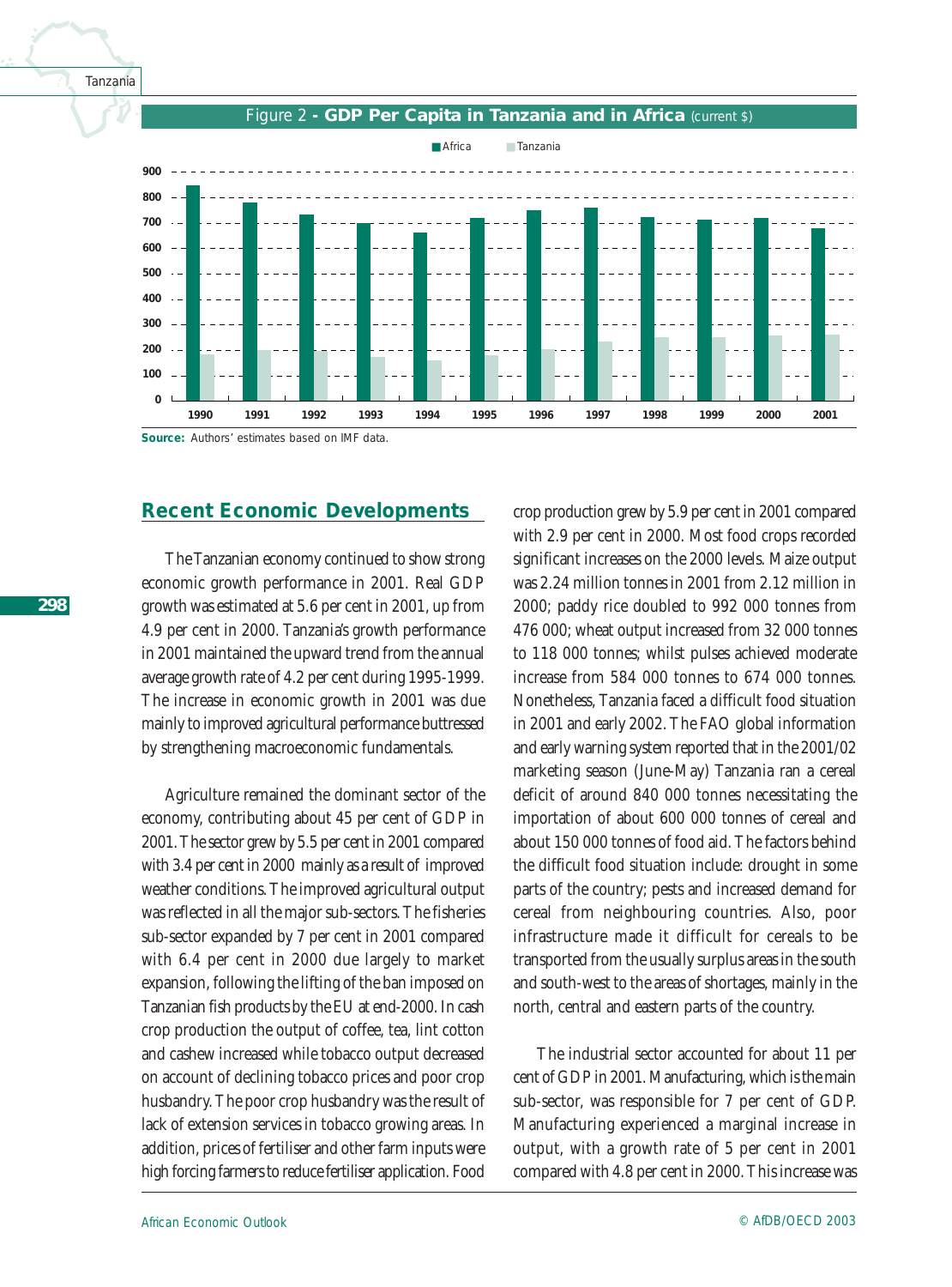Tanzania





**Source:** Authors' estimates based on domestic authorities' data.



**Source:** Authors' estimates based on domestic authorities' data.

made possible by higher electricity generation as a result of good rains experienced in areas where hydro electricity is generated. Production increases were experienced in industries such as iron sheet, paint and cement. The mining and quarrying sub-sector

maintained a strong growth rate at 13.5 per cent in 2001 from 13.9 per cent the year before. The marginal decline in the growth rate in 2001 was due to reduced volume of production of some minerals especially gemstones and diamonds.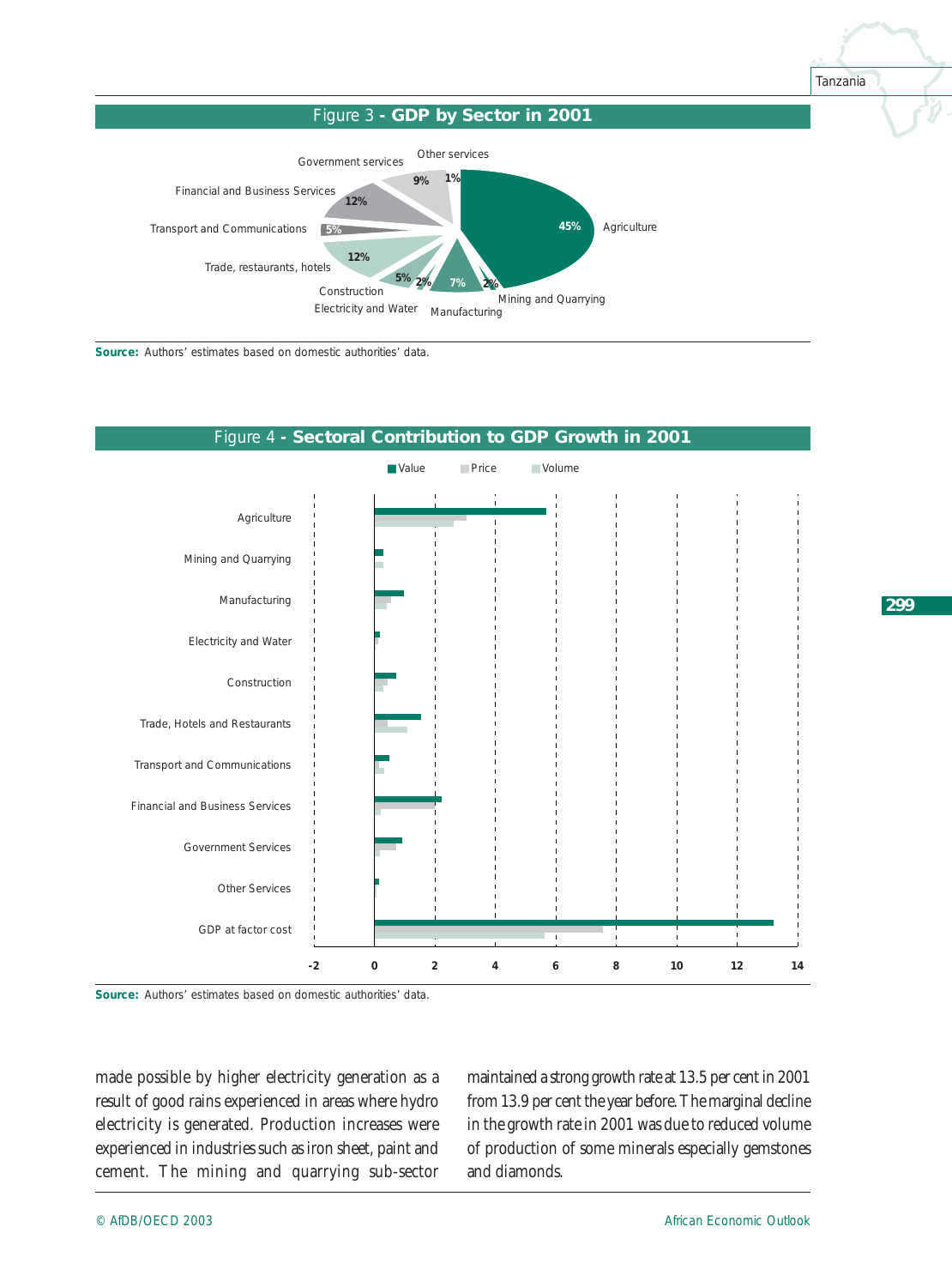| Table 1 - <b>Demand Composition</b> (percentage of GDP) |         |         |         |         |         |         |  |
|---------------------------------------------------------|---------|---------|---------|---------|---------|---------|--|
|                                                         | 1995    | 1999    | 2000    | 2001    | 2002(e) | 2003(p) |  |
| Gross capital formation                                 | 19.8    | 15.5    | 17.6    | 17.0    | 17.7    | 17.7    |  |
| Public                                                  | 3.4     | 3.1     | 6.0     | 5.4     | 5.6     | 5.5     |  |
| Private                                                 | 16.4    | 12.4    | 11.6    | 11.6    | 12.1    | 12.2    |  |
| <b>Total Consumption</b>                                | 97.6    | 97.2    | 90.8    | 91.6    | 92.5    | 93.6    |  |
| Public                                                  | 15.3    | 7.0     | 6.6     | 6.3     | 6.7     | 6.7     |  |
| Private                                                 | 82.3    | 90.2    | 84.1    | 85.3    | 85.8    | 86.9    |  |
| <b>External sector</b>                                  | $-17.4$ | $-12.7$ | $-8.4$  | $-8.6$  | $-10.2$ | $-11.3$ |  |
| Exports                                                 | 24.1    | 13.8    | 14.7    | 15.9    | 16.6    | 16.5    |  |
| Imports                                                 | $-41.5$ | $-26.5$ | $-23.1$ | $-24.5$ | $-26.8$ | $-27.8$ |  |

Source: Authors' estimates and predictions based on domestic authorities' data.

The services sector, which accounted for about 44 per cent of GDP in 2001, was a mixed bag in growth activity. The trade sub-sector, including hotels, retail and wholesale trade achieved a growth rate of 6.5 per cent in 2001 against the rate of 6.7 per cent in 2000. Trading activity in 2001 gained from the government's strategy of promoting private sector activity. The tourist trade was mixed in 2001, with an increased number of visitors but less receipts. Although the number of tourists visiting Tanzania increased to 525 122 in 2001 from 501 699 in 2000, the receipts in tourism dropped to \$725 million from \$739 million over both years. The reduction in tourist receipts was as a direct result of the September 11 events reducing American and European tourists who are usually the biggest spenders. Growth in the construction sub-sector remained strong at 6.7 per cent in 2001, though at a reduced rate from 8.4 per cent in 2000 with the reduction in growth due mainly to a decline in the construction of residential buildings. Similarly, growth in financial and business services decreased to 3.3 per cent in 2001 from 4.7 per cent in 2000 despite an increase in the number of companies offering financial services. The decline in growth was the result of government monetary policy that slowed down activity in the sub-sector. Growth in public services, especially education and health, increased from 5.6 per cent and 5.1 per cent respectively in 2000 to 6.2 per cent and 5.6 per cent respectively in 2001. These services continued to receive government priority under Tanzania's HIPC initiative implementation.

The expenditure components of GDP show that the recent upward trend on gross capital formation

was maintained in 2001. Total consumption also increased in 2001, with increases in both private and public consumption. The resurgence of total consumption in GDP emphasises Tanzania's dependence on foreign savings for investment. The recent declines in public consumption, which suggested that Tanzania was moving away from its socialist past, when public sector activities underpinned growth, appeared to be reversed in 2001. The outlook on the demand structure of GDP is further increases in consumption (public and private) that will lead to decline in gross investment.

# **Macroeconomic Policy**

#### *Fiscal and Monetary Policy*

Tanzania's recent fiscal policy has been directed at three main objectives: *i)* to control the growth of the budget deficit and achieve fiscal stability; *ii)* to direct more fiscal resources to priority sectors in accordance with the country's Poverty Reduction and Growth Facility (PRGF) agreement; and *iii)* to reduce the incidence of waste and abuse in the public sector. In all three objectives, Tanzania has made significant headway in recent years, which continued into 2001/02. The positive results have been achieved by strict adherence to a cash budgeting system and large inflows of external assistance, without which Tanzania would have suffered large budget deficits, by reason of the country's poor effort at domestic revenue mobilisation. At the same time, Tanzania has been implementing fiscal measures to improve the domestic effort at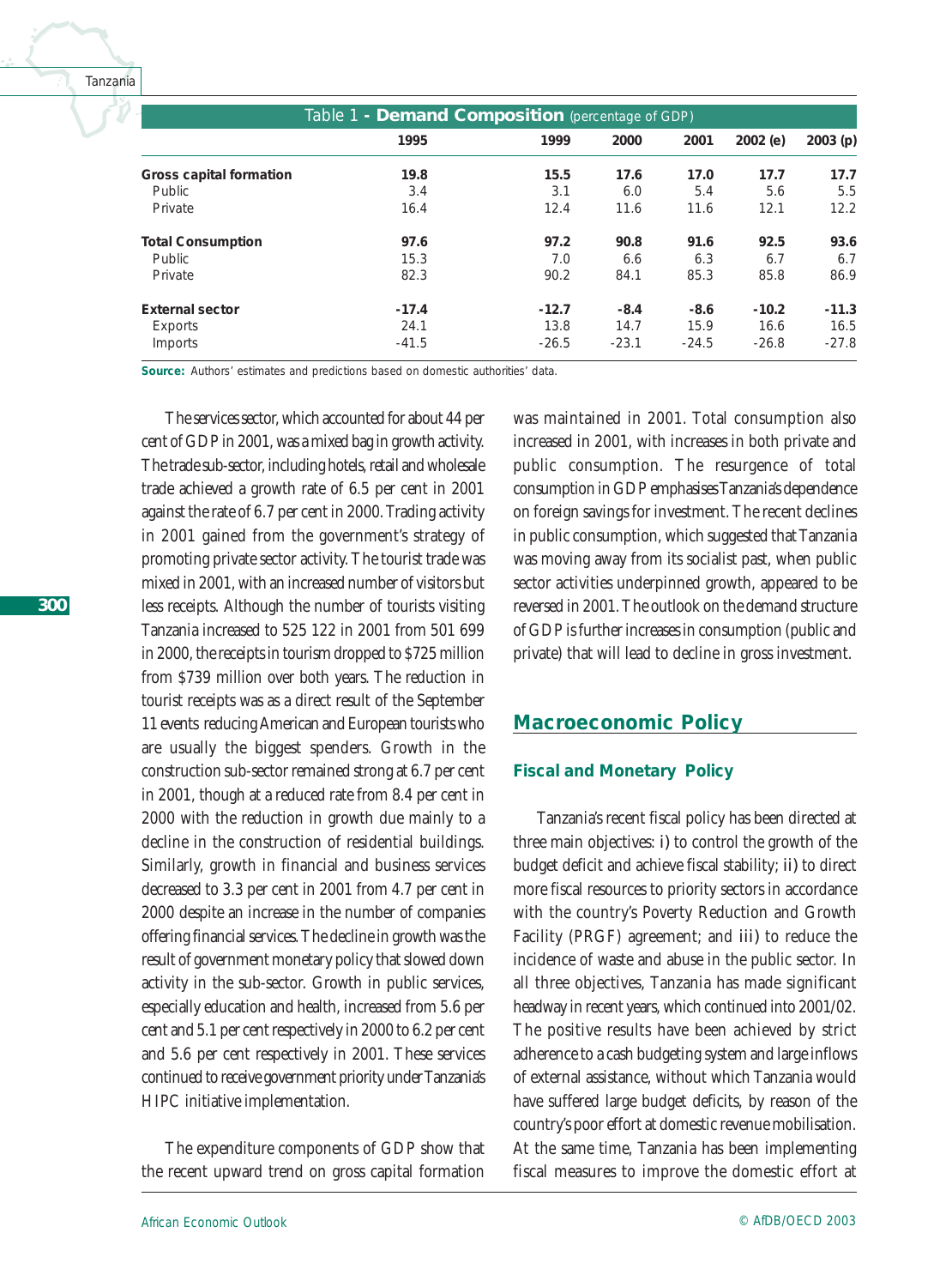financing the budget as well as to control expenditure. In 2000/01, the government enacted two laws for revenue mobilisation and expenditure management. These were the "Public Finance Act 2001"' and the "Public Procurement Act 2001". The Acts, which became operational in fiscal 2001/02 aimed at improving supervision, control, and auditing of public funds and the acquisition of goods and services by the government. In 2001/02 the government undertook further measures aimed at consolidating tax reforms, including expansion of the tax base, improving tax administration to enhance voluntary compliance, and elimination of tax evasion. Significantly, in an effort to enhance revenues, VAT exemptions for the government and its institutions was abolished. Also, the government strengthened its control over tax exemptions for NGOs, religious and charity organisation.

The revenue measures put in place so far yielded some dividend as the tax/GDP ratio rose to an estimated 11.1 per cent in 2001/02 from 10.7 per cent the previous year. The tax revenue sources that improved in 2001/02 include income tax, VAT on domestic goods, and excise duty. Other revenue sources such as VAT on imported goods, and customs duty were unsatisfactory. This was on account of difficulties encountered by suppliers and agents following the issuing of the new public finance and procurement regulations and reforms of customs structures that were not easily understood.

During 2001/02, the government's expenditure policies focused on reduction of poverty through increased budgetary allocations to the priority sectors involved in the poverty reduction strategy. The government's total expenditure was estimated at 18.4 per cent of GDP in 2001/02 compared with 16.9 per cent of GDP in 2000/01. The government significantly made headway in its policy of directing expenditure towards priority social services for poverty alleviation. This was achieved at the expense of capital spending, which fell to 3.2 per cent of GDP in 2001/02 from 3.5 per cent of GDP the year earlier. The government was unable to push up capital spending due to shortfalls in local funds and low disbursement of foreign funds, coupled with what the government described as, lack of information on foreign funds disbursed directly to donor-funded projects outside the budget system.

The budget outcome remained relatively stable in 2001/02 showing an estimated overall deficit of 1.1 per cent of GDP, the same outcome as the previous year. The primary balance also remained stable at 0.4 per cent of GDP in 2001/02, from 0.6 per cent of GDP in 2000/01. The government refrained from building up new domestic arrears by financing the entire budget deficit in 2001/02 from external sources. The outlook on the budget situation is stability with the overall budget deficit falling slightly to an estimated 1per cent of GDP in 2002/03.

| Table 2 - <b>Public Finances</b> <sup>a</sup> (percentage of GDP) |         |         |         |        |                               |        |  |
|-------------------------------------------------------------------|---------|---------|---------|--------|-------------------------------|--------|--|
|                                                                   | 1994/95 | 1998/99 | 1999/00 |        | 2000/01 2001/02(e) 2002/03(p) |        |  |
| Total revenue and grants <sup>b</sup>                             | 15.0    | 14.3    | 15.4    | 15.8   | 17.3                          | 16.7   |  |
| Taxes                                                             | 11.3    | 10.3    | 10.0    | 10.7   | 11.1                          | 11.2   |  |
| Grants                                                            | 2.5     | 2.8     | 4.1     | 3.8    | 5.0                           | 4.3    |  |
| Total expenditure and net lending <sup>b</sup>                    | 17.0    | 15.5    | 17.1    | 16.9   | 18.4                          | 17.7   |  |
| <b>Current Expenditure</b>                                        | 14.1    | 12.9    | 11.6    | 13.0   | 14.7                          | 13.8   |  |
| <b>Excluding interest</b>                                         | 10.7    | 9.5     | 9.7     | 11.3   | 13.2                          | 12.5   |  |
| Wages and salaries                                                | 5.0     | 4.4     | 4.0     | 4.1    | 4.2                           | 3.8    |  |
| Interest on public debt                                           | 3.4     | 3.4     | 1.9     | 1.7    | 1.5                           | 1.3    |  |
| Capital expenditure                                               | 2.5     | 2.3     | 5.3     | 3.7    | 3.5                           | 3.7    |  |
| Primary balance                                                   | 1.4     | 2.2     | 0.3     | 0.6    | 0.4                           | 0.3    |  |
| <b>Overall balance</b>                                            | $-2.1$  | $-1.1$  | $-1.6$  | $-1.1$ | $-1.1$                        | $-1.0$ |  |

a: Fiscal year commences 1 July.

b: Only major items are reported.

Source: Authors' estimates and predictions based on domestic authorities' data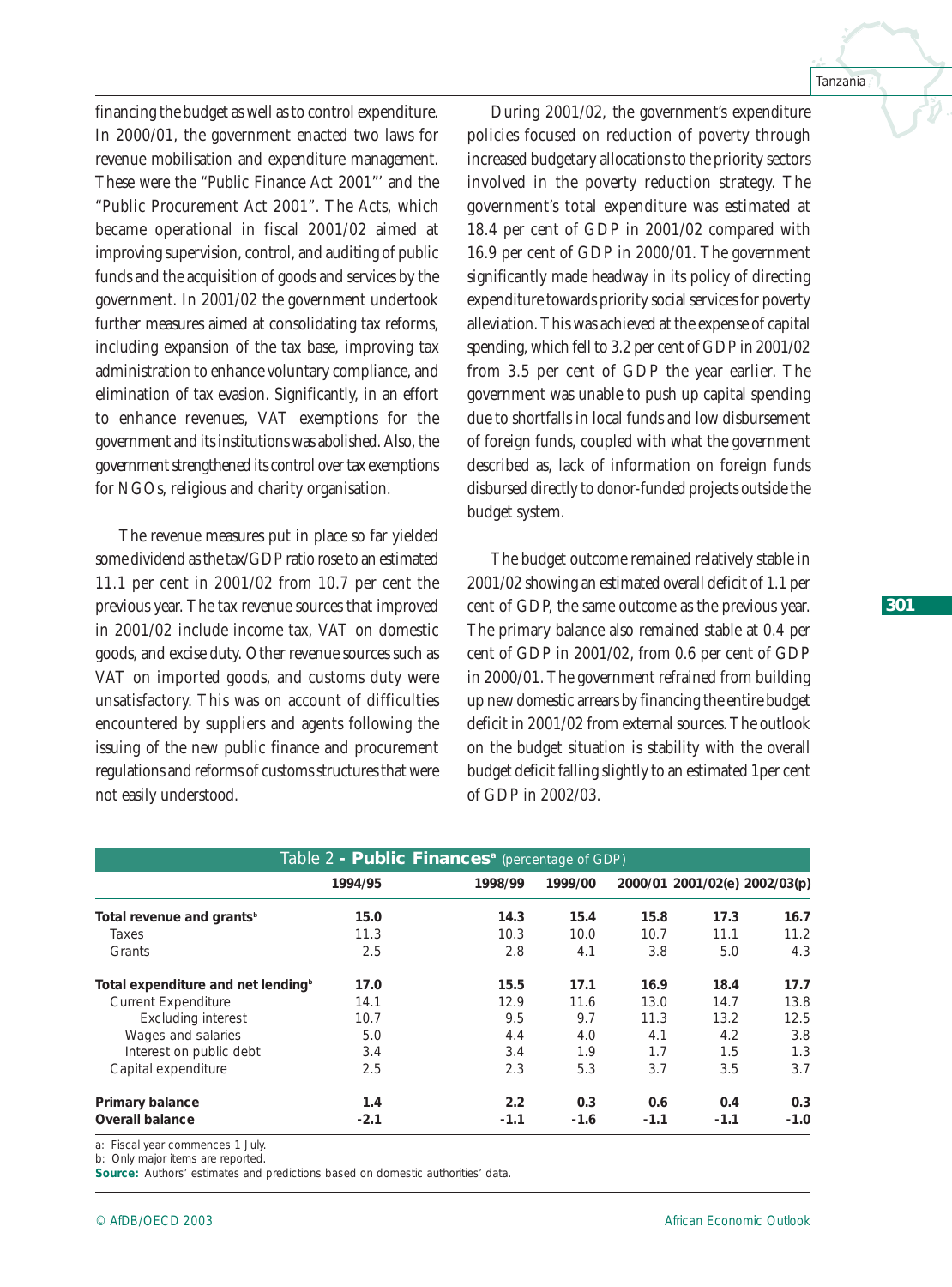*302*

The monetary policy objective of the Bank of Tanzania (BOT) has been to curb inflation through a containment of monetary expansion, and to improve the official reserve levels of the country. The BOT has had a successful tract record in controlling the growth of money supply over the past five years, with the rate of monetary expansion averaging 10.2 per cent per annum during 1996-2000. The monetary authorities were successful in reducing further the growth of monetary aggregates to about 8 per cent in 2001. In response to the tight monetary policies, the rate of inflation has been on a downward trend, with the yearto-year rate declining from 6 per cent in 2000 to 5.2 per cent in 2001. The recent downward trend of inflation has been helped by improving domestic food production and the large food imports that relieved the food situation. The index of food inflation declined to 6.1 per cent in 2001 from 7.2 per cent the previous year. The outlook on inflation is further reduction with the annual average rate estimated at 4.8 per cent in 2002, with a projected fall to 4.2 per cent in 2003. Interest rates have also been on a downward trend. The weighted average of the rate on the 90-day treasury bill fell from 8.4 per cent in 1999/00 to 4.6 per cent in 2000/01.

Tanzania operates a market-determined foreign exchange regime. The BOT intervenes in the foreign exchange market only to smooth large seasonal fluctuations. The country's foreign exchange market experienced some difficult situations in 2001. As a result of a drop in export earnings in the first half of the year, caused by delays in exporting cashew nuts, the shilling fell sharply. The shilling again came under pressure during November and December, owing to lower than anticipated tourist receipts, following the events of September 11. Over the year as a whole the shilling depreciated by about 14 per cent against the US dollar. The rate of depreciation has since slowed down, with the shilling depreciating by only 2 per cent against the dollar during the first half of 2002.

# *External Position*

Tanzania has maintained its liberal external environment. The recent external trade policy has been pursued within the framework of the Southern African

Development Community (SADC) trade protocols and the East African Community (EAC) Treaty focused on achieving regional integration. Tanzania pursued further measures to enhance the external environment in 2001/02. The government made amendments to its customs tariff structure, reducing the import tariff band from 4 to 3. Moreover, consistent with the rules of WTO, Tanzania changed its procedure for evaluating goods for taxation purposes, adopting the procedure known as the "Agreement on Customs Valuation". Further, Tanzania has reduced substantially its import tariffs on cross-border trade with its EAC members to motivate legitimate trade among East Africans. Under the arrangement with other EAC member countries, goods exported from Kenya or Uganda to Tanzania will benefit from a reduction in import duty of 80 per cent.

Tanzania's external position showed mixed results in 2001. Although both exports and imports rose as a proportion of GDP in 2001, a larger expansion in imports caused the trade deficit to rise from 7.4 per cent of GDP in 2000 to 7.6 per cent of GDP in 2001. During 2001, total exports of goods increased to \$738.9 million from \$588.4 million in 2000, with the increase coming from minerals, manufactured goods, fish and fish products and horticultural products. Mineral exports continued to dominate total exports, accounting for about 39 per cent with gold exports commanding the lion's share of about 91 per cent in 2001. Exports of gold gained from the start of gold production by Kahama Gold Mining Corporation during the second half of 2001. Manufactured exports increased by about 30 per cent in 2001 as a result of the ongoing revamping of the industrial sector that attracted private investors. Conversely, in 2001 receipts from Tanzania's traditional export commodities including coffee, cotton, tea and cashew nuts fell by about 21 per cent. The export prices of these commodities continued to fall in world markets, which contributed to lower export volumes in 2001. The persistent low export prices have kept domestic producer prices low with sometimes delayed payments to farmers. Consequently, producers have either paid less attention on their respective crop farms or replaced them with some other non-exportable crops. Total imports of goods increased 25 per cent in 2001 rising from \$1.22 billion in 2000 to \$1.52 billion. The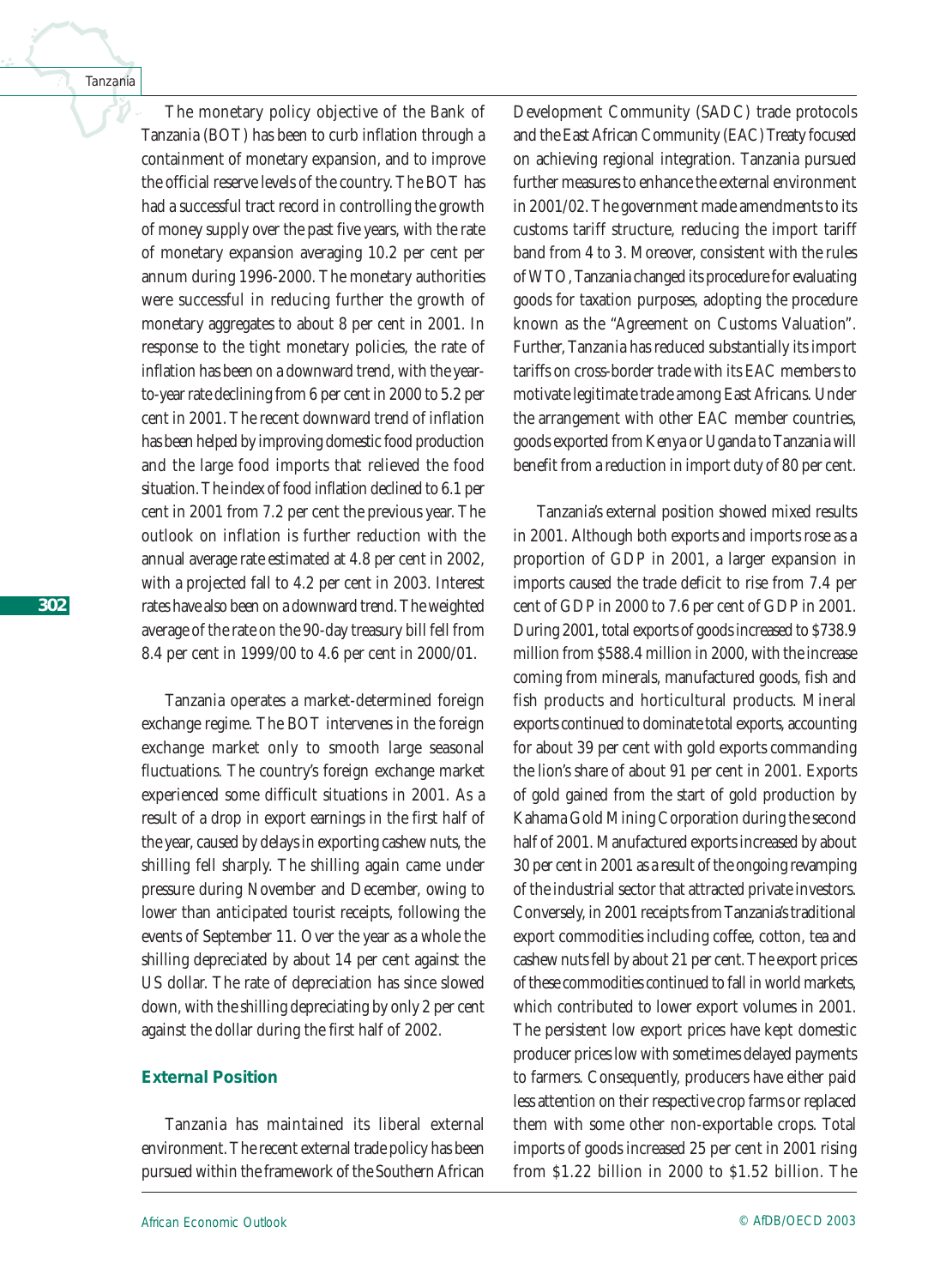Tanzania

increase was attributed largely to a rise in imports of capital and intermediate goods. Imports of capital goods increased 27.3 per cent due to a surge in imports of transport equipment, building and construction equipment and machinery. This surge was on account of ongoing investments in the country, particularly in mining and telecommunications. Imports of intermediate goods increased 51.1 per cent in 2001 partly owing to an increase in oil and industrial raw materials imports. The increase in oil was as a result of volume rather than a price effect, and was in line with the introduction in March 2001 of increased domestic demand following expansion in economic activity in most sectors. The deterioration in the trade account

contributed to the current account deficit rising to 4.4 per cent of GDP in 2001 from 4.2 per cent of GDP the year before. The other component of the current account that was also poorer in 2001 was current transfers, which remained significant at \$442.8 million but was down on the \$465.8 million achieved in 2000. The services account showed a deficit of \$98.9 million in 2001 compared with a deficit of \$92.8 million in 2000. The deficit in 2001 was attributed to higher service payments in transportation, communication, insurance, financial services, computer and information services, royalties and fees and other business services largely associated with the on-going market oriented economic policies of Tanzania. The

| Table 3 - <b>Current Account</b> (percentage of GDP) |         |         |         |         |         |         |  |
|------------------------------------------------------|---------|---------|---------|---------|---------|---------|--|
|                                                      | 1995    | 1999    | 2000    | 2001    | 2002(e) | 2003(p) |  |
| Trade Balance                                        | $-12.5$ | $-9.6$  | $-7.4$  | $-7.6$  | $-8.8$  | $-9.5$  |  |
| Exports of goods (f.o.b)                             | 13.0    | 6.3     | 7.3     | 8.3     | 8.7     | 8.7     |  |
| Imports of goods (f.o.b)                             | $-25.5$ | $-15.8$ | $-14.7$ | $-15.9$ | $-17.4$ | $-18.1$ |  |
| <b>Services</b>                                      | $-4.1$  | $-2.6$  | $-1.0$  | $-1.1$  |         |         |  |
| Factor income                                        | 2.1     | $-0.9$  | $-0.9$  | $-0.5$  |         |         |  |
| <b>Current transfers</b>                             | 6.4     | 3.9     | 5.1     | 4.7     |         |         |  |
| Current account balance                              | $-8.1$  | $-9.2$  | $-4.2$  | $-4.4$  |         |         |  |

**Source:** Authors' estimates based on IMF and domestic authorities' data.



**Source:** World Bank.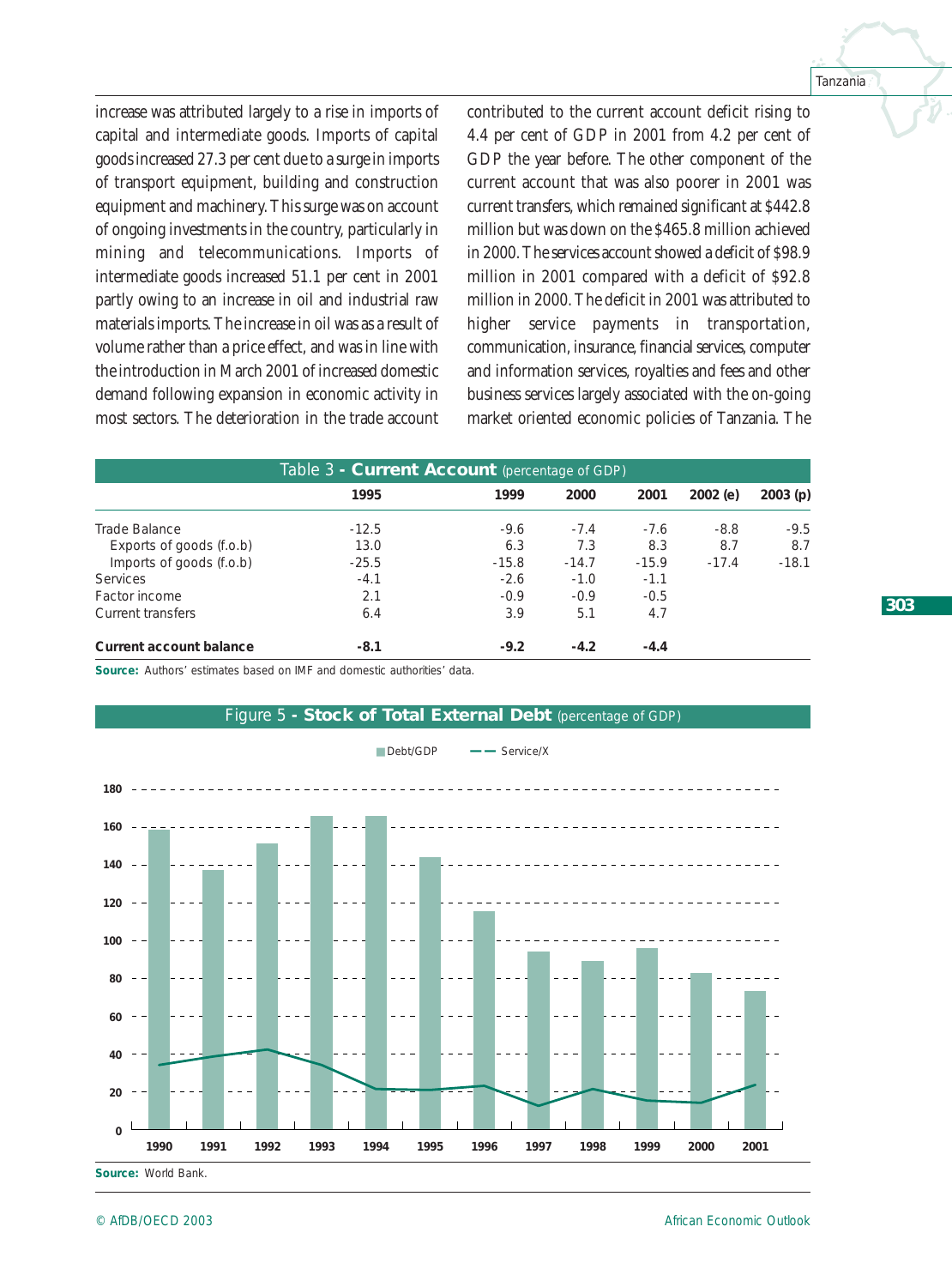services account also suffered from lower tourism receipts, as a result of the impact of 11 September on the tourist trade in Tanzania. The income account showed a deficit of \$44.1 million in 2001, which was an improvement on the deficit of \$83.3 observed in 2000. The improvement in 2001 derived from decreased income payments, mainly from a decline in the scheduled interest payments as part of the HIPC initiative package. The outlook on the external situation is further deterioration in the trade deficit, which is estimated to widen to 8.8 per cent of GDP in 2002 and projected at 9.5 per cent of GDP in 2003 as imports rise faster amidst stagnation in exports.

The total external debt of Tanzania at end-December 2001 stood at \$7.37 billion. The profile of the debt stock by creditor category indicates that 59.9 per cent is owed to multilateral creditors; and 31.9 per cent is owed to bilateral creditors. Commercial debts and other creditors account for 5.3 per cent and 2.9 per cent respectively. Tanzania reached the HIPC completion point in November 2001. Following from the decision point agreements debt relief from all creditors will amount to \$2.02 billion in NPV terms, about \$3 billion in nominal terms. In January 2002, Paris Club creditor countries followed up their HIPC completion point agreement with Tanzania to cancel debt worth \$737 million in NPV terms. The amounts cancelled represent 90 per cent of pre-cut off date commercial debt. Under this arrangement, Tanzania became the fourth country after Uganda, Bolivia and Mozambique to complete the Paris Club process of debt reduction under the Enhanced HIPC initiative.

# **Structural Issues**

The government of Tanzania has reaffirmed its commitment to transform the economy by promoting and strengthening the participation of the private sector, both domestic and foreign. In line with its objective of promoting private participation in the economy, the government has launched the Corporate Plan (2001-2006) intended to revamp the National Investment Act (1997) and capitalise on the increasing inflow of FDI to the economy.

The restructuring and privatisation of state-owned enterprises (SOEs) remains a major plank of the government's attempt to transform the economy. Tanzania started its privatisation programme in 1992 and established by law a year later, the Presidential Parastatal Sector Reform Commission (PSRC), to oversee the programme. Tanzania embarked on privatisation as part of an effort to break with the socialist past of the country in which every part of the economy was controlled by the state. The major motivation was to loosen the colossal impact of the lossmaking SOEs on the economy, as the government had to provide huge subsidies to keep them afloat. The initial programme (1993-99) focused on divesting small manufacturing and service oriented parastatals, while the second phase (2000-2004) focuses on the relatively big enterprises in telecommunication, transport, energy and mineral, water and finance sectors. Since the start of the second phase, the government has made renewed efforts to speed up the programme. In 2001, major efforts were made to strengthen the economic infrastructure, through privatisation of utilities and transport services. The roads agency (TANROADS) was established to manage trunk and regional roads. Also, in the roads sector, the government's initiative of attracting private participation was given a boost in 2001 with the proposal to build a road on a build-operatetransfer basis from Dodoma to the lake Victoria zone. The road project, proposed by a local company is expected to attract leading international engineering firms and receive financial support from regional development organisations, international bodies and the private sector. The government also launched in 2001 its plan to increase private participation in the railways through a strategic investor to manage and operate Tanzania Railway Corporation for a period of 25 years. In the energy sector, the government decided to hand over the day-to-day management of TANESCO to the private sector. The new management team from South Africa is expected to ensure that TANESCO reaches financial viability before its proposed privatisation in 2006.

With nine years completed of the privatisation programme, by June 2002 the government had divested 260 out of the total 395 enterprises that formed the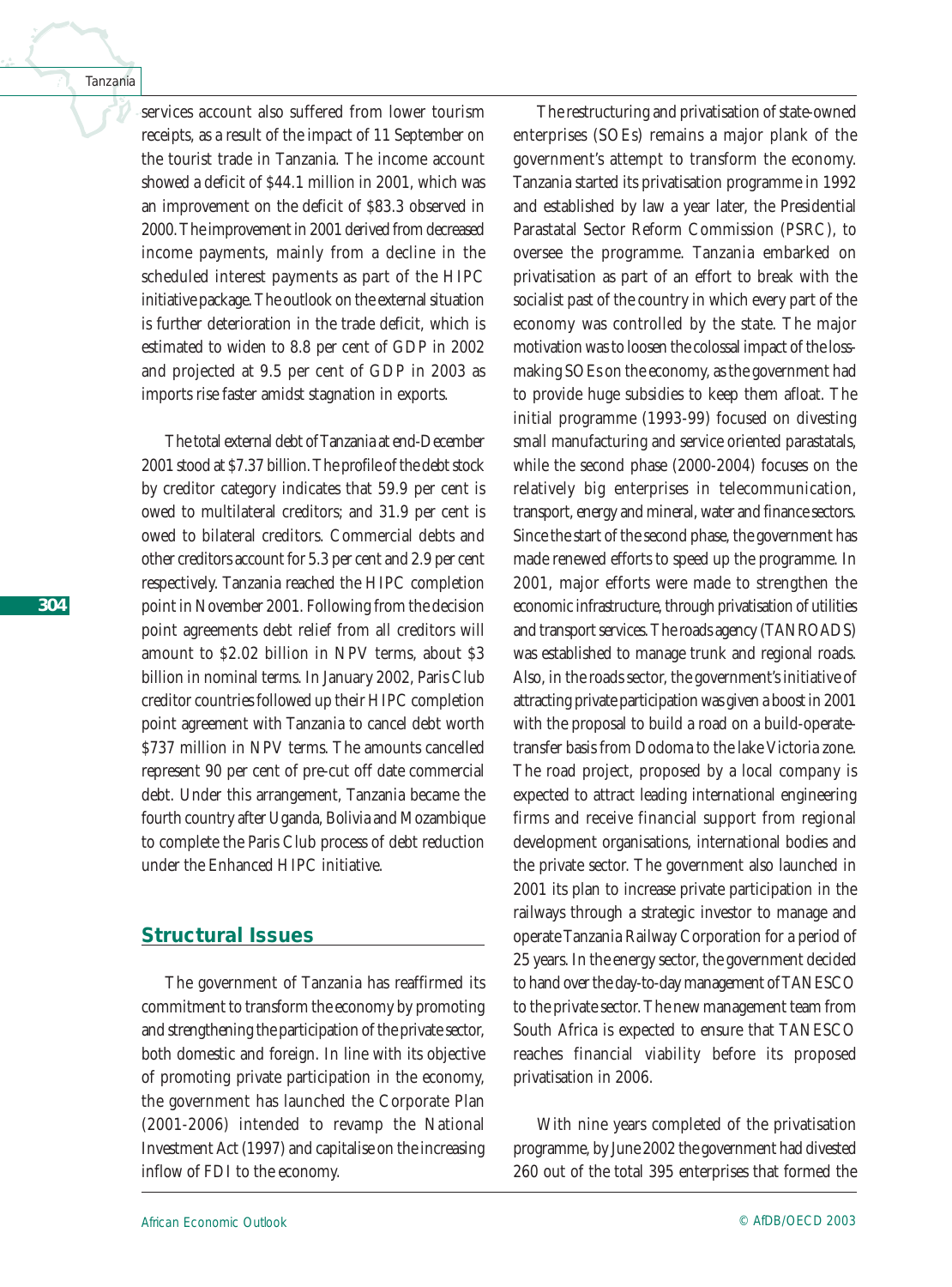core of the programme. Although the government continues to make an effort, it is unlikely that the sale of the remainder of the SOEs could be completed by the December 2003 deadline for the second phase, given the problem of resistance from the public and trade unions on the management of SOEs proposed for privatisation. The course of the privatisation programme has sustained a blow as a result of the argument in 2002 between the government and the European consortium, which holds a 35 per cent stake in Tanzania Telecommunication Company over shares which have not been paid for. Also, there was only one bidder, South African airways to buy Air Tanzania, while the PSRC has had to retake control of a number of small companies, which failed in private hands.

UNIDO published a report in 2001 based on three main surveys on Tanzania: a competitive survey of manufacturing enterprises; an investor survey on the operating environment for foreign investors; and a study of the privatisation process in Tanzania. In the investor survey, industrialists cited a number of factors constraining their operating environment. These include the uncompromising attitude of Tanzania Revenue Authority; lack of clarity in rules and regulations governing the business sector; too many tiers of government; civil service hostility towards business; and problems with bribery and corruption. Foreign investors faced similar constraining problems in addition to problems with land acquisition; ineffective commercial court systems; extensive municipal costs, taxes in the guise of licenses and permits; long delays in acquiring work permits for foreigners; fringe costs associated with labour; and the ineffectiveness of the Tanzanian Investment Centre in its role as co-ordinator and facilitator. The privatisation study highlights some of the successes in the process to include those privatisations where production is aimed at the domestic market; where there is a foreign partner who provides foreign exchange and access to credit; where the technology is not too advanced; where the company's operations are not energy-intensive; where the government's equity stake reduces the bureaucratic problems facing the firm; where pay is related to performance; and where there is heavy investment in training.

The government appears to be on top of some of the constraints cited in the UNIDO study though most of the problems stand as a challenge to Tanzania in the quest to attract investment to the economy. The government has enacted new land legislation and restructured the Tanzania Investment Centre. Also, a unified tax appeal mechanism has been established and the Commercial Court System strengthened. Further, there has been some rationalisation of licensing procedures as well as the removal of advance payments of income tax prior to commencement of business. Besides, the government has launched the Tanzania National Business Council – under the chairmanship of the President – to provide an avenue for regular consultations between the government and representatives of the private sector. Nevertheless, the Corporate Plan (2001-2006), which underscores the government's determination to tackle the problems, also intimates that solving all the problems would be a long-term phenomenon.

# **Political and Social Context**

The democratic option in Tanzania appeared to take a firmer root in 2001 as the government took steps to resolve some of the problems that were creating political instability in the country. These problems included the political tensions in Zanzibar and Pemba. In Zanzibar, an accord to end the political impasse between the government and opposition was signed in October 2001 and was followed by a new agreement in January 2002 to implement the accord. The government also took steps to enhance the reconciliation process in Pemba. In early 2002, a committee was set up to investigate the killings on the island during the political violence that followed the 2000 elections. The government moved in 2001 to buttress Tanzania's democracy with comprehensive initiatives aimed at fostering good governance. These initiatives include, the preparation of the National Anti-Corruption Strategy and Action Plan and its publication throughout the country; establishment of the Good Governance Co-ordination Unit; extension of the offices of the Prevention of Corruption Bureau to the districts; establishment of a Human Rights and Good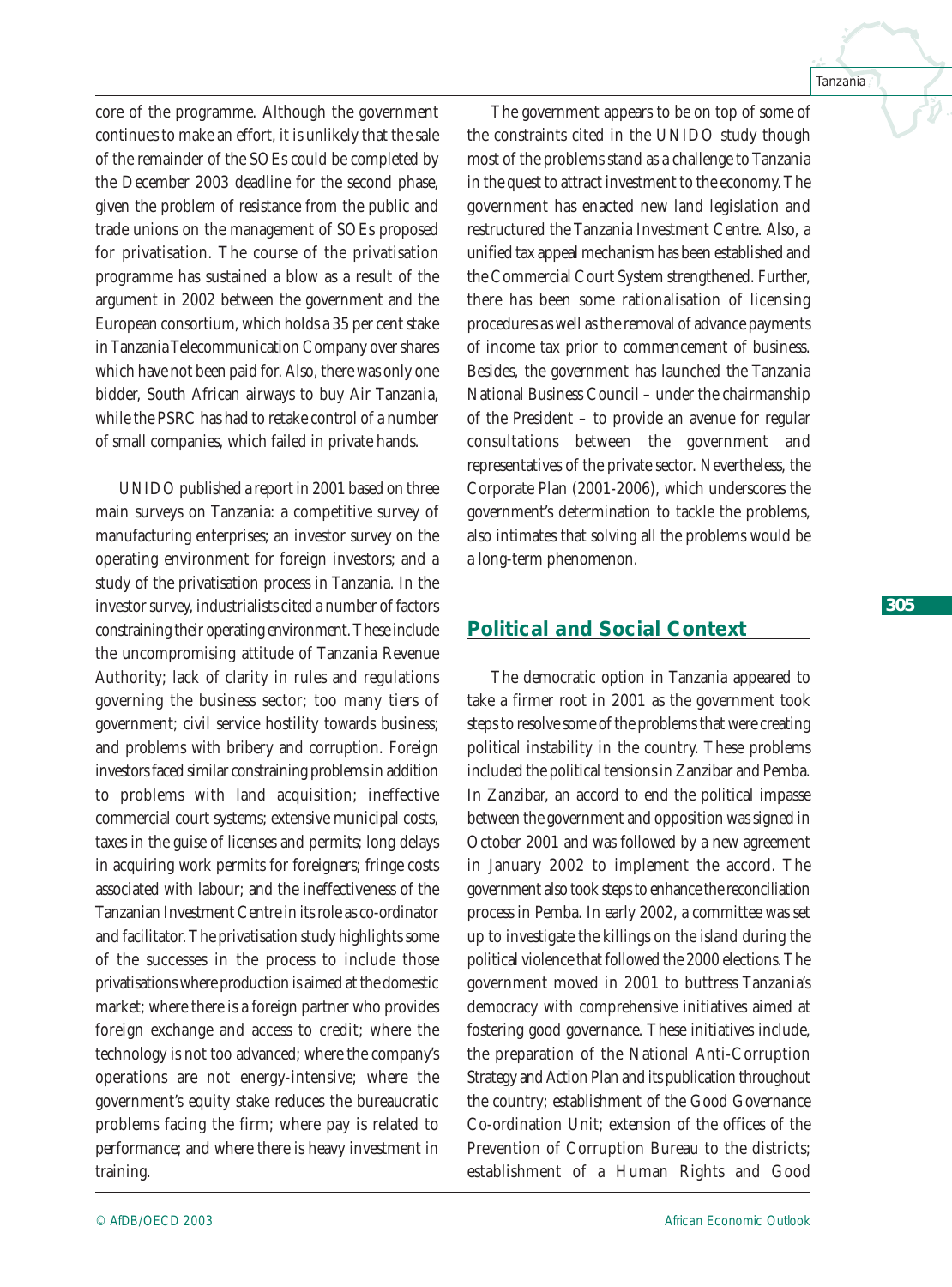Governance Commission (following a constitutional amendment and enactment of an enabling legislation); amendment of the Public Leadership Code of Ethics; and complementary reforms of the civil service and the system of local government. Although the government appeared to have taken its time in tackling governance related issues including corruption in the country, these initiatives give a new impetus to acting, for instance, on the report of the Warioba Commission that inquired into corruption in 1996.

Since preparing a comprehensive Poverty Reduction Strategy Paper (PRSP), which was endorsed by the World Bank and the IMF in November 2000, the government has been implementing specific poverty reduction measures and has put in place safety–nets for protecting the incomes of the poor. An important initiative in this area, the Tanzania Social Action Fund (TASAF), is aimed at generating cash incomes directly by vulnerable groups that are involved in carrying out projects chosen and managed by the communities.

Other initiatives include: Small Entrepreneurs Loan Facility; Poverty Eradication Initiatives; Community Based Initiatives Trust; National Income Generation Programme; Agricultural Input Fund; and Youth and Women Funds.

In the health sector, the government has continued to implement its programmes in accordance with PRSP targets. The government is committed to achieve by 2002/03 an increase in the number of children under 2 years immunised against measles and DPT from 71 per cent to 85 per cent; 75 per cent of districts covered by an active HIV/AIDS awareness campaign; increase coverage of births by trained personnel from 50 per cent to 80 per cent; and implement a full malaria control programme. Special attention has been paid to gender issues and attention also given to vulnerable groups, including the poor in rural areas. The government's own review carried out in 2001 showed that per capita public health spending has increased to about \$6, compared with \$5.50 in 1999/2000.



# Figure 6 **- The Government is Serious About Poverty Reduction**

**Source:** Authors' estimates based on domestic authorities'data.